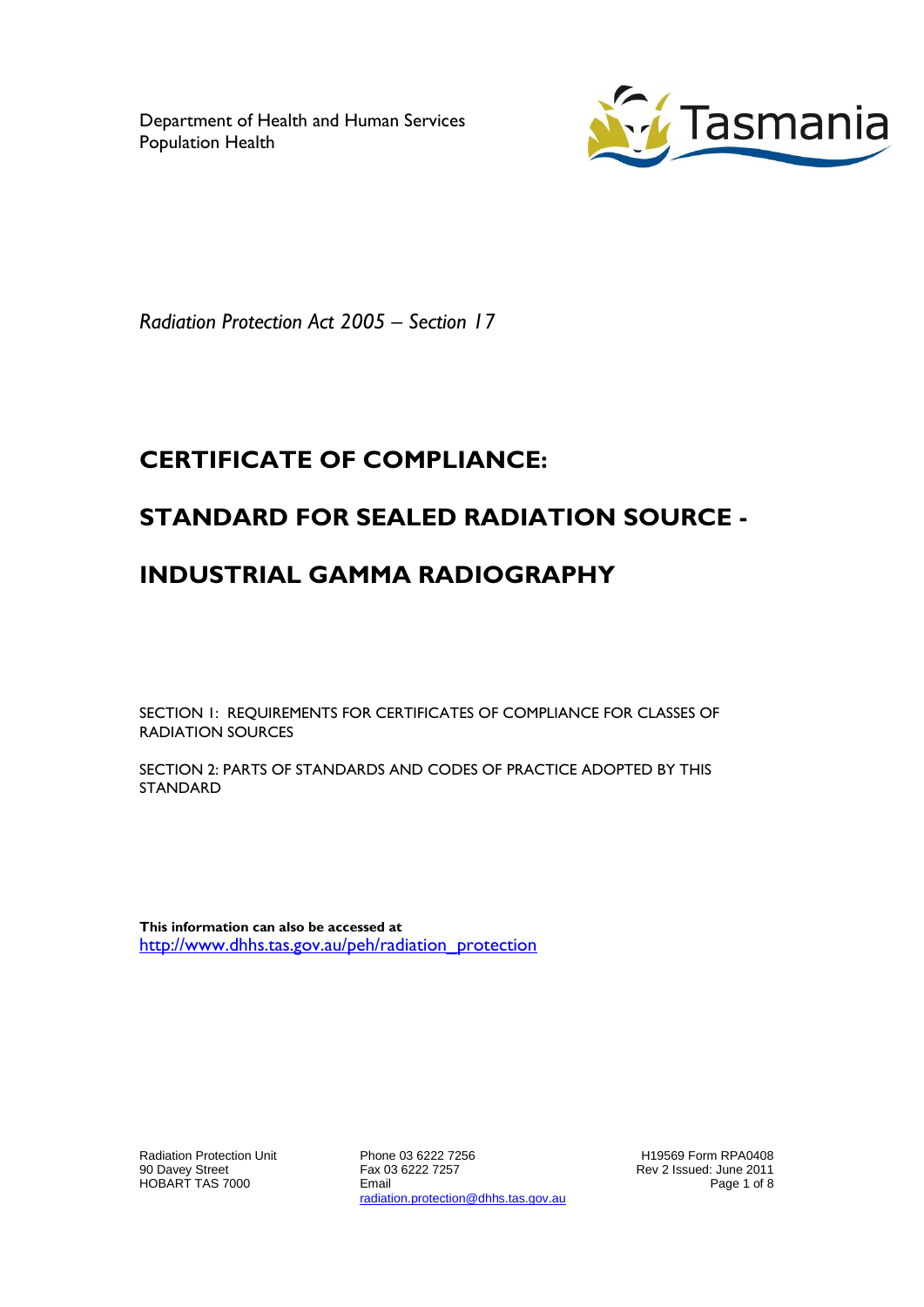### **Section 1 –** REQUIREMENTS FOR CERTIFICATES OF COMPLIANCE FOR CLASSES OF RADIATION SOURCES.

**This Standard is to be used when assessing Radiation Sources, classified by Radiation Protection Act 2005 licences as "Sealed industrial radiography", for the purpose of issuing a certificate of compliance.**

**In order for a certificate of compliance to be issued the Radiation Source must be shown to fully comply with the requirements in Section 2.**

**† Where an item was demonstrated to comply at the time of manufacture or supply, ongoing compliance for that item may be stated only if it is reasonable to assume there has been no change, modification, damage or unacceptable wear and tear to that item since the time of manufacture.** 

**The requirements in Section 2 are taken from the following:**

| <b>RHS 31</b>    | National Health and Medical research Council "Code of Practice<br>For the Safe Use of industrial radiography Equipment (1989)" |
|------------------|--------------------------------------------------------------------------------------------------------------------------------|
| RPS <sub>2</sub> | Code of Practice - Safe transport of radioactive material                                                                      |
| <b>RPR 2006</b>  | Radiation Protection Regulations 2006                                                                                          |
| <b>RAR</b>       | Regulatory Authority Requirement – Department of Health and Human<br><b>Services</b>                                           |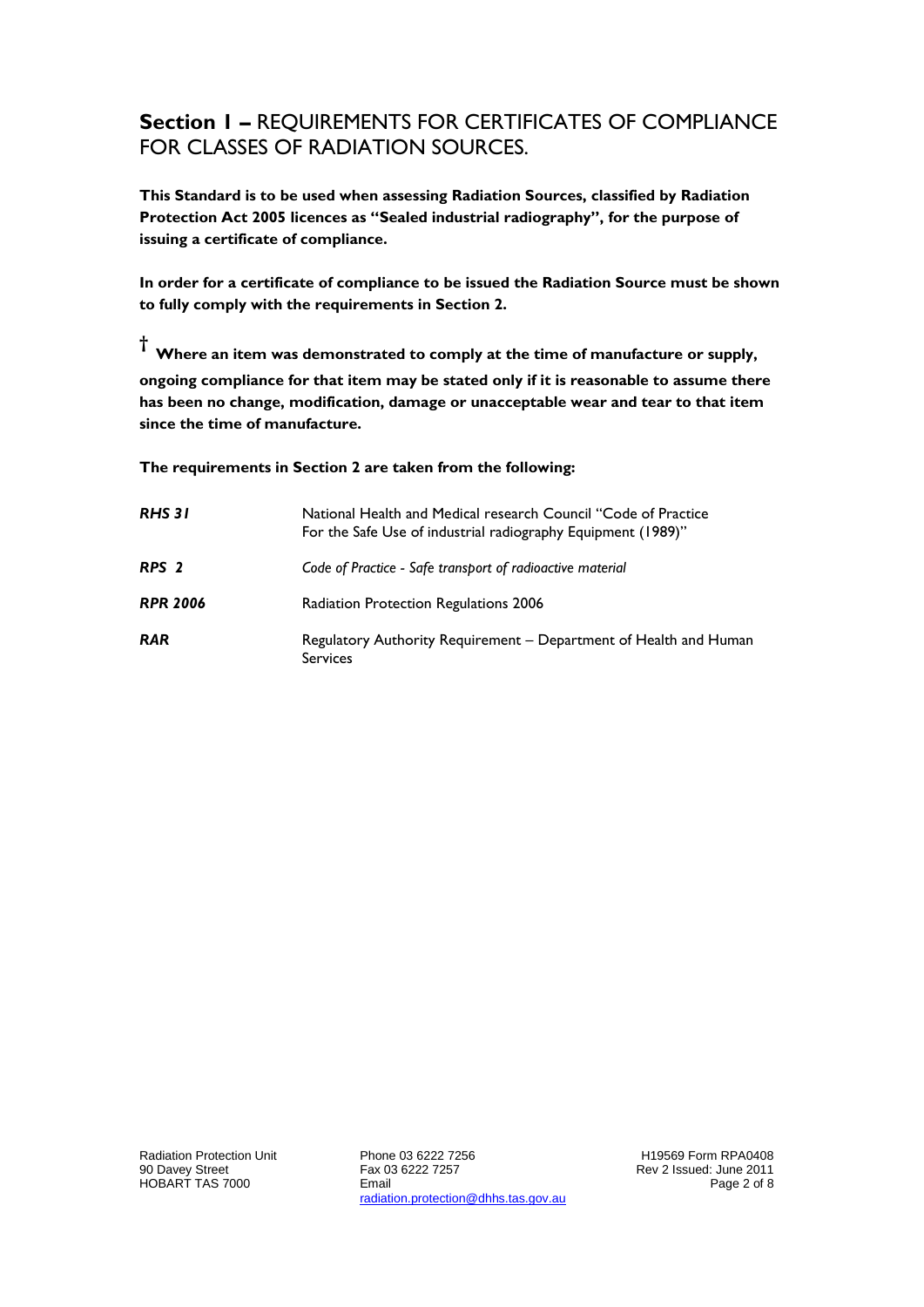#### Section 2 - PARTS OF STANDARDS AND CODES OF PRACTICE ADOPTED BY THIS STANDARD OF COMPLIANCE

| <b>Radioactive Sources</b>       |                                                                                                                                                                                                                                                                                                                                                                                                                                                                                                                                                                                                                                                                                    |
|----------------------------------|------------------------------------------------------------------------------------------------------------------------------------------------------------------------------------------------------------------------------------------------------------------------------------------------------------------------------------------------------------------------------------------------------------------------------------------------------------------------------------------------------------------------------------------------------------------------------------------------------------------------------------------------------------------------------------|
| only appropriate sources         | The source must be appropriate to the applications for which it is<br>intended with regard to the activity of the radioactive substance<br>contained, the types and energies of the radiations emitted and the<br>need to keep the radiation exposure of all persons as low as<br>practicable.<br>RHS 31 2.1.1                                                                                                                                                                                                                                                                                                                                                                     |
| Only particular source           | Only the radioactive substances <sup>60</sup> Co, <sup>192</sup> lr or <sup>169</sup> Yb can be used<br><b>RHS 31 2.1.3 and RAR</b>                                                                                                                                                                                                                                                                                                                                                                                                                                                                                                                                                |
| Chemical and physical form       | The radioactive substance or substances contained in the source<br>must have a physical and chemical form that will, throughout the<br>intended useful life of the source:<br>• minimise corrosion of the source and the build up of internal<br>pressure within the source, and<br>· minimise dispersal of the radioactive substance or substances<br>should the encapsulation be ruptured.<br>RHS 31 2.1.2                                                                                                                                                                                                                                                                       |
| Radioactive source encapsulation | All <sup>60</sup> Co, and <sup>169</sup> Yb radioactive source used in industrial<br>radiography must be'special form radioactive material' as specified<br>in the Transport Code (RPS 2).<br><b>RAR</b><br>The design, construction and markings of <sup>60</sup> Co, and <sup>169</sup> Yb sources<br>used in industrial radiography must satisfy the applicable<br>requirements of: ISO (International Standard) 2919-1999(E); or be<br>otherwise designed and constructed so that the radioactive<br>material remains enclosed within the capsule so as to prevent<br>escape of the radioactive material during normal use and in the<br>event of an accident.<br>$RPR - 2006$ |
|                                  | The design of the <sup>60</sup> Co, and <sup>169</sup> Yb capsules must have current<br>unilateral approval as special form radioactive material as required<br>by paragraph 803 of the Transport Code (RPS 2)<br>$RPR - 2006$                                                                                                                                                                                                                                                                                                                                                                                                                                                     |

Phone 03 6222 7256 Fax 03 6222 7257 Email radiation.protection@dhhs.tas.gov.au H19569 Form RPA0408 Rev 2 Issued: June 2011 Page 3 of 8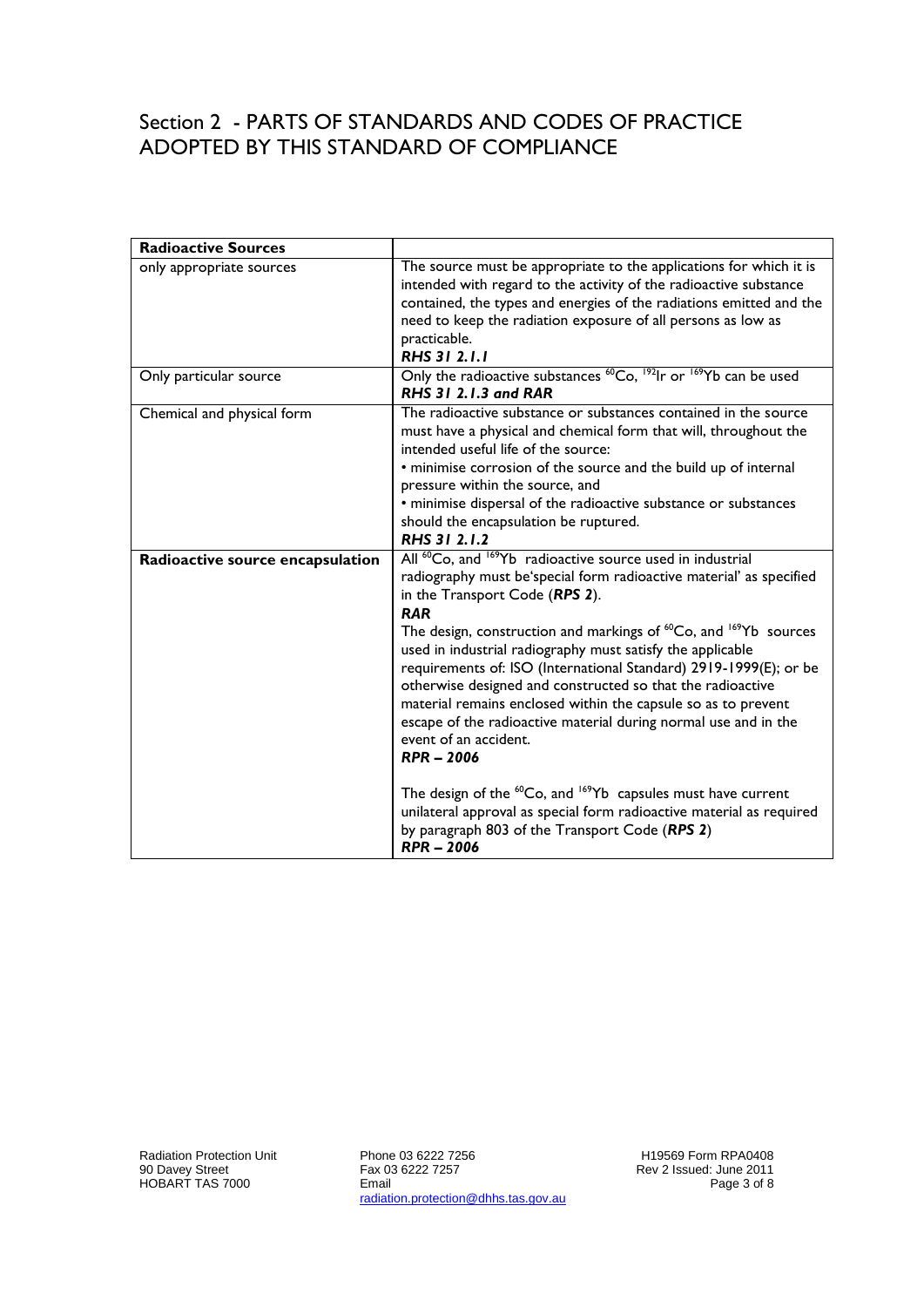| <b>Source holder</b>                                    | It must be constructed so as to be demountable for inspection or<br>removal of the radioactive source by an authorised person.<br>RHS 31 2.4.1                                                                                                                                                                                                                                                                                                                                                                                                         |
|---------------------------------------------------------|--------------------------------------------------------------------------------------------------------------------------------------------------------------------------------------------------------------------------------------------------------------------------------------------------------------------------------------------------------------------------------------------------------------------------------------------------------------------------------------------------------------------------------------------------------|
| Holds the source securely                               | It must be constructed so as to prevent unintentional release of<br>the radioactive source under the conditions of normal use and of<br>credible misuse. Any screw cap must be silver soldered, brazed or<br>affixed by another method to prevent the release of the cap and<br>source.<br>RHS 31 2.4.2                                                                                                                                                                                                                                                |
| Source holder not to obscure source<br>markings         | If the source holder obscures the marking of the outer capsule of<br>the radioactive source required under 2.2.4, the marking<br>requirement of 2.2.4 must also apply to the source holder.<br>RHS 31 2.4.3                                                                                                                                                                                                                                                                                                                                            |
| Marking if source holder permanently<br>hold the source | If the source holder fully encloses the source capsule at all times,<br>except when assembled or disassembled by the supplier, the<br>marking requirement of 2.2.4 must apply to the source holder.<br>RHS 31 2.4.4                                                                                                                                                                                                                                                                                                                                    |
| Used with a pig tail                                    | When used in a projection-type container (see 3.1), the source<br>holder must be secured to a flexible cable or pigtail which meets<br>the requirements of 3.3.<br>RHS 31 2.4.5                                                                                                                                                                                                                                                                                                                                                                        |
| <b>Source Containers</b>                                | The source container must have current unilateral approval as a<br>type B(U) package as required by paragraph 806 of the Transport<br>Code (RPS 2) or only be transported in the relevant approved<br>overpack.<br>$RPR - 2006$                                                                                                                                                                                                                                                                                                                        |
|                                                         | 3.1 Design and construction of source containers<br>Each source container must meet the requirements of<br>International Standard ISO 3999 Apparatus for gamma radiography -<br>specification (as amended from time to time) (see annexe IX) and, if<br>used as a transport container, must comply with the requirements<br>contained in RPS 2                                                                                                                                                                                                         |
|                                                         | It must also comply with the following design and construction<br>requirements.                                                                                                                                                                                                                                                                                                                                                                                                                                                                        |
|                                                         | A shutter or source control mechanism must be fitted, or<br>provision made for such fitting, to the source container. It may be<br>either manually operated or power operated (that is, electrically<br>or pneumatically operated) but, if power operated, must be<br>designed to be fail-safe. That is, if a power failure occurs, the<br>return to the fully shielded condition must be automatic: for<br>example, the shutter on a shutter-type container should be<br>opened against the pressure of a spring or other positive closing<br>device. |
|                                                         | For a power operated projection-type container, a mechanical<br>means of returning the source to the fully shielded position must<br>be provided. The design of the source container should be such<br>that the source cannot be removed through the control<br>connection port.<br>RHS 31 3.1                                                                                                                                                                                                                                                         |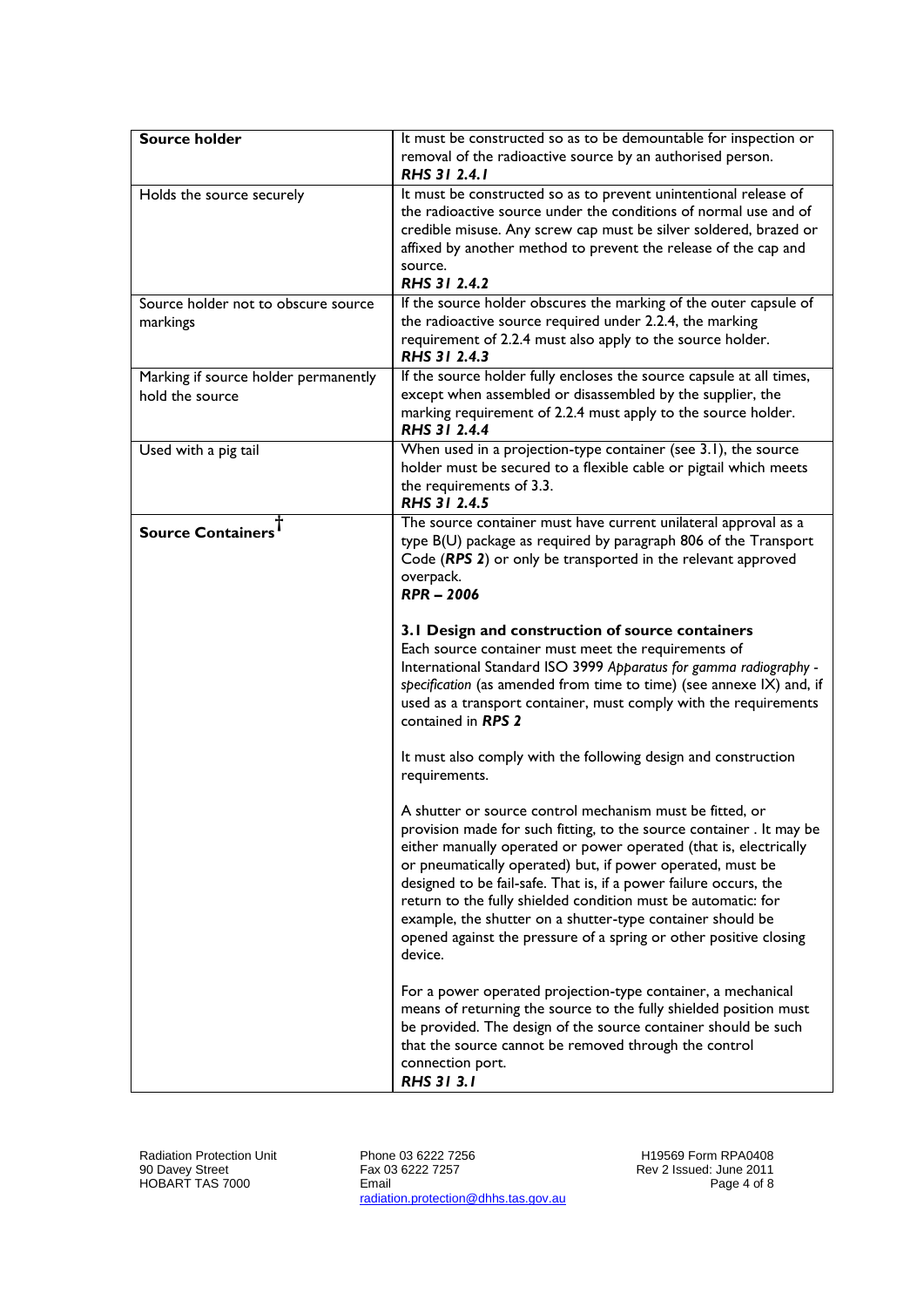| Projection port to be closed when not<br>connected to a source control<br>mechanism | When a source control mechanism is not connected to a source<br>container, the connection port - and for a projection type<br>container, the projection port - must be closed with an end cap<br>that can be screwed or otherwise firmly fixed into position, and<br>that can be secured with a locking pin or similar device.<br>RHS 31 3.1.2                                                                                                                                                                                                                                                                             |
|-------------------------------------------------------------------------------------|----------------------------------------------------------------------------------------------------------------------------------------------------------------------------------------------------------------------------------------------------------------------------------------------------------------------------------------------------------------------------------------------------------------------------------------------------------------------------------------------------------------------------------------------------------------------------------------------------------------------------|
| Protection of source control<br>mechanism                                           | A shutter or source control mechanism and the associated<br>mechanism for remote manual or power operation must be<br>designed and constructed or encased in a protective enclosure so<br>that:<br>• they satisfy the test requirements given in 3.2.1; and<br>• their operation is not adversely affected by corrosive substances,<br>dust, grit, moisture, vibration or heat that may be present in the<br>immediate environment of the radiography equipment during its<br>projected useful life.<br>RHS 31 3.1.3                                                                                                       |
| Lockable shutter                                                                    | The shutter or source control mechanism must be provided with<br>an effective key-operated lock which can be locked only when the<br>source is in the fully shielded position, and which will secure the<br>source in that position.<br>RHS 31 3.1.4                                                                                                                                                                                                                                                                                                                                                                       |
| Quality of Locks                                                                    | Source container locks must be so designed, constructed and<br>mounted that they resist forcible interference using common hand<br>tools and resist key cylinder picking.<br>RHS 31 3.1.5                                                                                                                                                                                                                                                                                                                                                                                                                                  |
| Requirement for projection type<br>container                                        | 3.1.6<br>A projection-type container which is designed to hold the source<br>near the center of a "dog-leg" or "S-bend" conduit in a shielding<br>casing when in the fully shielded position must incorporate a<br>flexible source holder, or pigtail, which can be secured at its cable-<br>coupling end to the control cable port. A flexible cable, similar to<br>but not mistakable for a pigtail, should also be provided which can<br>be inserted into the projection port and be secured, while the<br>source is not in use, to prevent the source from moving from its<br>fully shielded location.<br>RHS 31 3.1.6 |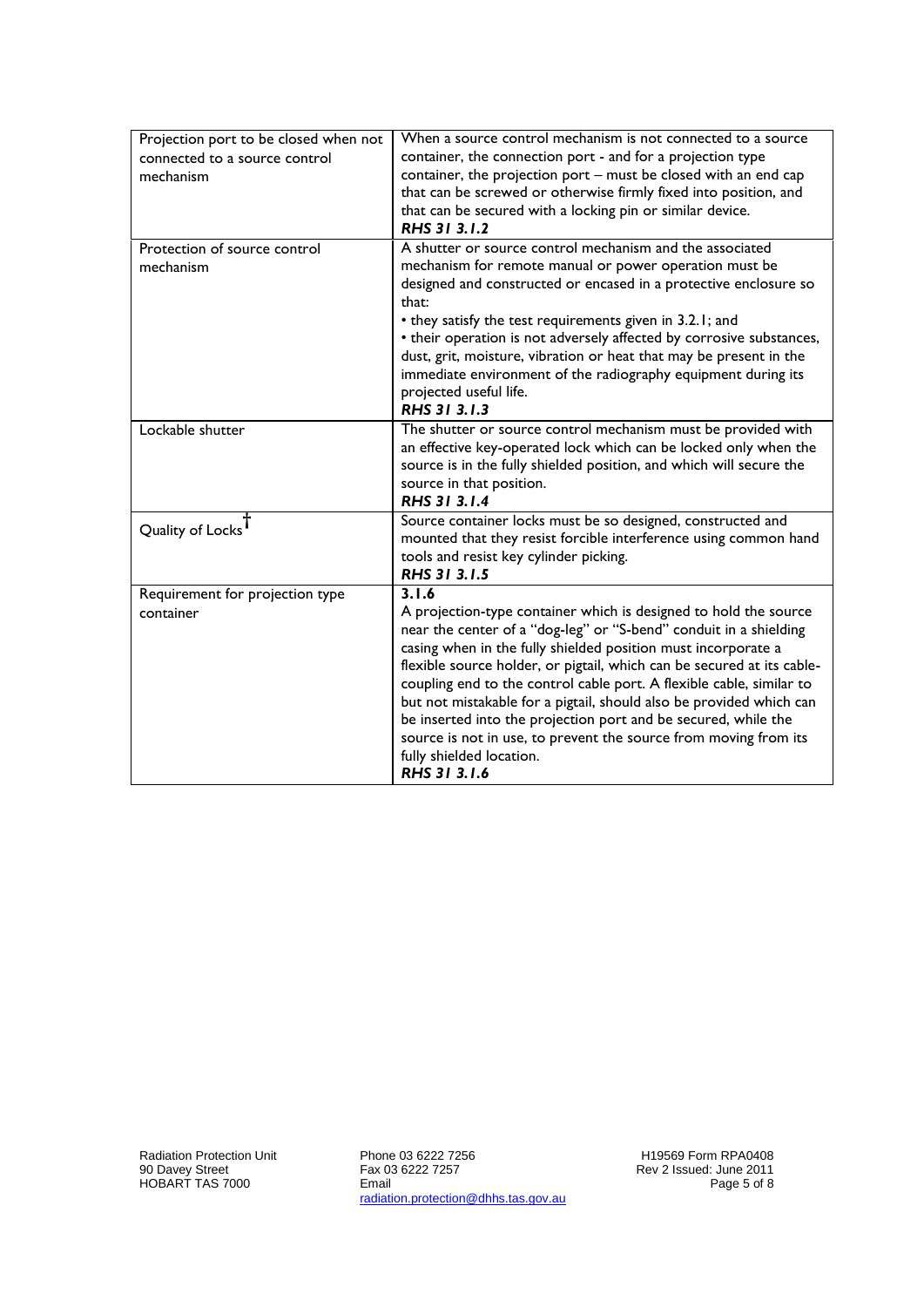| Labels and markings required on    | 3.1.15                                                                                                                                                                                                                                                                                                                                                                                                                                                                                                                                                                                                                       |
|------------------------------------|------------------------------------------------------------------------------------------------------------------------------------------------------------------------------------------------------------------------------------------------------------------------------------------------------------------------------------------------------------------------------------------------------------------------------------------------------------------------------------------------------------------------------------------------------------------------------------------------------------------------------|
| the source container               | It must be durably marked with a fire resistant label or labels                                                                                                                                                                                                                                                                                                                                                                                                                                                                                                                                                              |
|                                    | incorporating the radiation hazard symbol (trefoil) and the word<br>CAUTION followed by words to the general form of those given                                                                                                                                                                                                                                                                                                                                                                                                                                                                                             |
|                                    | in annexe III.                                                                                                                                                                                                                                                                                                                                                                                                                                                                                                                                                                                                               |
|                                    | The label or labels must also incorporate the following<br>information:<br>• the name of the radioactive substance, and the maximum activity<br>for which the container has been designed;<br>• the identification number of the container;<br>• the name and address of the supplier or manufacturer;<br>• the activity of the enclosed radioactive source and the date of<br>measurement of that activity;<br>• the maximum radiation level at one metre (with any shutter<br>closed) from the source container and the date this measurement<br>was made; and<br>• the name, address and telephone number of the owner or |
|                                    | emergency contact.                                                                                                                                                                                                                                                                                                                                                                                                                                                                                                                                                                                                           |
|                                    | The latter three items may be incorporated in a changeable metal<br>label which must be firmly fixed to the container by a metal ring or<br>chain or other robust attachment.                                                                                                                                                                                                                                                                                                                                                                                                                                                |
| Exposure rates                     | When loaded with the source of greatest activity for which it is<br>approved the radiation level must not exceed 2000 µSv/h at any<br>point 5 cm from the external surface and 100 µSv/h at any point 1<br>m from its surface.                                                                                                                                                                                                                                                                                                                                                                                               |
|                                    | Determinations of these radiation levels are to be made with the<br>shutter or control mechanism in the "beam off" position, the<br>source in the fully shielded position, and the appropriate port plugs<br>fitted.<br>RHS 31 3.1.7                                                                                                                                                                                                                                                                                                                                                                                         |
| Source container resistant to heat | It must be so constructed that any primary shielding material, of<br>melting point less than 800°C, must be entirely enclosed within a<br>metal casing, the melting point of which exceeds 800°C, so that<br>effective shielding is maintained in the event of a fire.<br>RHS 31 3.1.8                                                                                                                                                                                                                                                                                                                                       |
| Temperature variation while source | It must be designed to withstand variations of temperature to<br>which it may be subjected in use without deterioration of                                                                                                                                                                                                                                                                                                                                                                                                                                                                                                   |
| container is in use <sup>†</sup>   | containment or ease of operation of the shutter or source control<br>mechanism, if fitted. The potential for brittle fracture of materials<br>used must be taken into account.<br>RHS 31 3.1.9                                                                                                                                                                                                                                                                                                                                                                                                                               |

Phone 03 6222 7256 Fax 03 6222 7257 Email radiation.protection@dhhs.tas.gov.au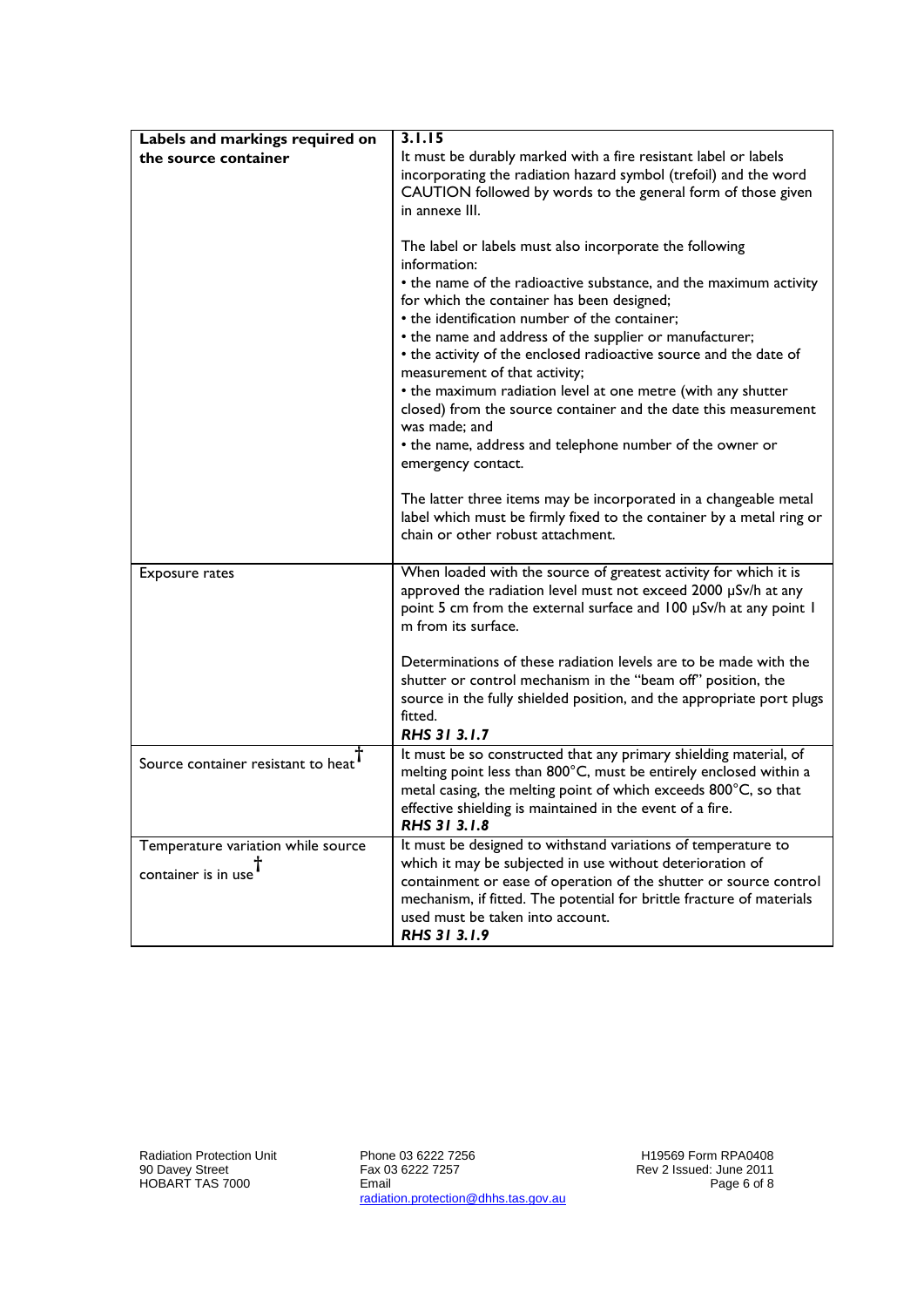| Lifting attachments for source              | It must be so designed that when any incorporated lifting                                                                      |
|---------------------------------------------|--------------------------------------------------------------------------------------------------------------------------------|
| container <sup>†</sup>                      | attachments are used in the intended manner, no damaging                                                                       |
|                                             | stresses are imposed on the structure of the source container.                                                                 |
|                                             | <b>RHS 31 3.1.10</b>                                                                                                           |
| Quality of welding and brazing used in      | Where welded, brazed and other fusion joints are used, they must                                                               |
| the construction of the source              | be in accordance with appropriate Australian Standards or their                                                                |
| $_{\rm container}$                          | equivalent.                                                                                                                    |
|                                             | <b>RHS 31 3.1.11</b>                                                                                                           |
| Damage to the source container from         | It must be so designed and constructed that it withstands the                                                                  |
| vibration, acceleration and vibrational     | effects of all vibrations, acceleration and vibration resonance likely                                                         |
| t                                           | to arise during its transport, handling and use, without damage,                                                               |
|                                             | deterioration in the effectiveness of closing devices or reduction in                                                          |
|                                             | ease of operation of the shutter or source control mechanism, if                                                               |
|                                             | fitted.<br>RHS 31 3.1.12                                                                                                       |
|                                             |                                                                                                                                |
| Compatability of materials used in          | It must be constructed of materials that are physically and<br>chemically compatible with each other and with the materials of |
| constructing the source container           | radioactive source capsules that it is designed to contain. Account                                                            |
|                                             | must be taken of the behaviour of the various materials under                                                                  |
|                                             | irradiation.                                                                                                                   |
|                                             | RHS 31 3.1.13                                                                                                                  |
| Manual and mechanical handling for          | It must be provided with a handle or handles, lifting lugs or                                                                  |
|                                             | brackets, or other means as appropriate, to facilitate safe handling.                                                          |
| the source container <sup>T</sup>           | RHS 31 3.1.14                                                                                                                  |
| Tests for structural integrity and          | A source container housing a radioactive source for use in                                                                     |
| endurance of source containers <sup>1</sup> | industrial radiography must meet the test requirements specified in                                                            |
|                                             | International Standard ISO 3999 Apparatus for gamma radiography -                                                              |
|                                             |                                                                                                                                |
|                                             | specification (as amended from time to time) (see annexe IX) and, if                                                           |
|                                             | used as a transport container, must meet the test requirements                                                                 |
|                                             | specified RPS 2                                                                                                                |
|                                             | <b>RHS 31 3.2</b>                                                                                                              |
| <b>Tests for shutter and source</b>         | To test a shutter or source control mechanism, a sample or                                                                     |
|                                             | prototype mechanism must be subjected to 50,000 cycles of                                                                      |
| control mechanism <sup>1</sup>              | operation. A shutter or source control mechanism must be                                                                       |
|                                             | considered to have complied with this test requirement if it has                                                               |
|                                             | operated for the specified number of cycles of operation without                                                               |
|                                             | the component failing to operate in the intended manner, and                                                                   |
|                                             | without showing evidence of undue wear.                                                                                        |
|                                             | RHS 31 3.2.1                                                                                                                   |
| Handling equipment                          | For a projection type source container, equipment used to propel                                                               |
|                                             | a radioactive source between its shielded position and its exposure                                                            |
|                                             | position must meet the requirements specified in International                                                                 |
|                                             | Standard ISO 3999 Apparatus for gamma radiography - specification                                                              |
|                                             | (as amended from time to time) (see annexe IX) and must comply<br>with the following requirements.                             |